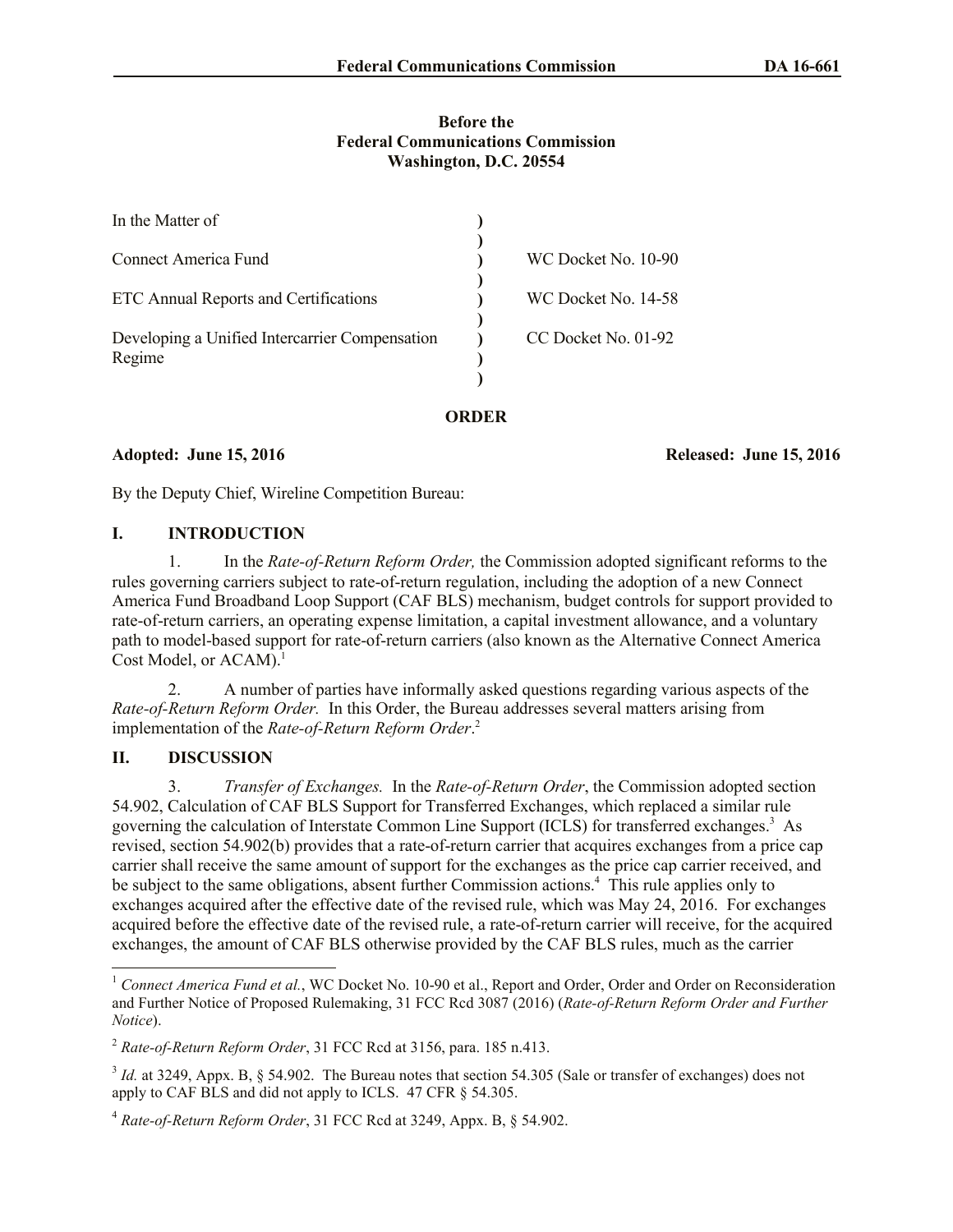received ICLS for those exchanges. The Bureau further notes that any acquisition of exchanges would be subject to a study area waiver, providing an opportunity to provide further direction regarding the treatment of those exchanges as the circumstances warrant.

4. *Application of monthly per-line limit on universal service support*. Section 54.302 of the Commission's rules limits each study area to \$250 per month per loop in high-cost universal service support, exclusive of Connect America Intercarrier Compensation Replacement support (CAF ICC support).<sup>5</sup> This limit is applied to study area support prior to the application of the budgetary constraint adopted in the *Rate-of-Return Reform Order*. 6 The Bureau notes that sections 54.901(f) and 54.1310(d), which apply the budget control to CAF BLS and HCLS respectively, refer to "forecasted disbursements" (*i.e*., the amount the universal service administrator expects to actually pay), rather than calculated support amounts or some other intermediate step. $<sup>7</sup>$ </sup>

5. *Additional ACAM and Transitional Support Budget.* In the *Rate-of-Return Reform Order*, the Commission adopted "a budget of up to an additional \$150 million annually, or up to \$1.5 billion over the 10-year term, utilizing existing high-cost funds to facilitate the voluntary path to the model."<sup>8</sup> After the initial election of ACAM support by carriers, the Bureau will "determine the extent to which, in the aggregate, their model-based support plus transition payments exceed the total legacy support received for 2015 by that subset of rate-of-return carriers."<sup>9</sup> If the difference does not exceed \$150 million, then "no adjustment to the offered support amounts or deployment obligations will be necessary, we will not lower the \$200 per location funding cap, and those carriers that indicated their interest will be deemed to have elected the voluntary path to the model."<sup>10</sup>

6. The Bureau clarifies that, for the purpose of determining whether the additional ACAM support and transitional payments exceed the \$150 million budget, the Bureau will consider the annualized amount that would be disbursed over the ten-year term. In other words, the disbursements for additional ACAM and transitional support amounts may exceed \$150 million in the early years, due to transitional support payments, but may not exceed \$1.5 billion in the aggregate over the ten-year term. The Bureau notes that the model-based support disbursements will be level over the ten-year term, and only the transitional support would change, as it phases down.

7. *Timing of Operating Expense Limitation and Reductions in Authorized Rate of Return.* In the *Rate-of-Return Order*, the Commission adopted an operating expense limitation.<sup>11</sup> For administrative efficiency, in order to coordinate the implementation of several recently adopted mechanisms, the operating expense limitation will be implemented on January 1, 2017 for all rate-of-return carriers receiving HCLS and CAF-BLS support. Operating expense limitation reductions to both HCLS and CAF BLS will begin in the first support payment for the period beginning January 1, 2017 (thus, the first check with any reductions will be in February 2017, which will be support for January 2017). The HCLS reductions will be based on the coefficients that were obtained from the regression using the 2014 cost data that NECA filed with the FCC in September 2015. To allow for a smooth transition to this operating expense limitation, the Commission concluded that carriers should only be subject to one-half

l

 $5$  47 CFR  $\S$  54.302. The Commission amended this rule to reflect the replacement of ICLS with CAF BLS and to include consumer broadband-only loops in the calculation of the per loop support amount in an Errata.

<sup>6</sup> *Rate-of-Return Order*, 31 FCC Rcd at 3142-45, paras. 146-55.

<sup>7</sup> *Id.* at 3248, 3251, Appx. B, §§ 54.901(f), 54.1310(d).

<sup>8</sup> *Id.* at 3111-12, para. 60.

<sup>9</sup> *Id.* at 3112-13, para. 62.

<sup>10</sup> *Id.*

<sup>11</sup> *Id.* at 3124-26, paras. 95-104.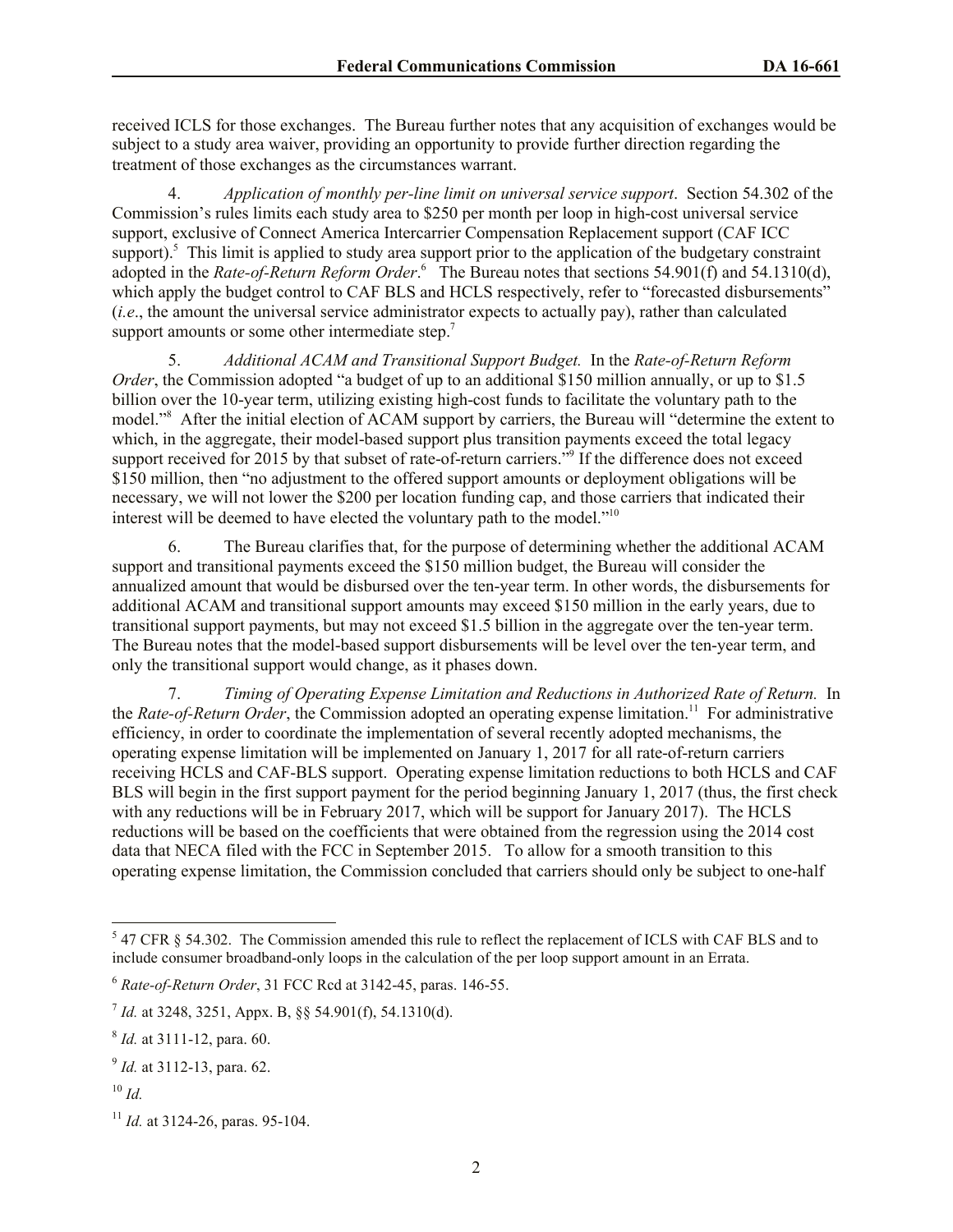of the required reduction in the first year in which the operating expense limitation is implemented, which will be 2017.

8. *S*imilarly, the first reduction in the authorized rate of return will occur in July 2016. In that case, the new rate of return (11 percent) will be applied to 2014 data such that, beginning in July 2016, carrier disbursements for HCLS will reflect the 11 percent authorized rate-of-return. For ICLS, each carrier will file a revised Form 508 (forecasting interstate common line revenue requirement and revenues) on June 30 reflecting the July 1, 2016 effective date of the new authorized rate of return, and will incorporate the new authorized rate of return in its Form 509 (reporting actual interstate common line revenue requirement and revenues) when it is due on December 31, 2017.

9. Consistent with the *Rate-of-Return Reform Order*, the National Exchange Carrier Association (NECA) is required to submit data related to the operating expense limitation within 30 days of the effective date of the Order.<sup>12</sup> With the exception of housing unit and density for study areas with frozen exchanges, NECA has all of the data necessary to calculate the operating expense limitations. NECA should use the most recently available data for these calculations. Therefore, the Bureau expects that NECA will provide to USAC a list of those companies subject to the reductions based on a regression done using 2014 data and the 2014 coefficients. In addition, NECA should provide estimates of reductions in HCLS or CAF BLS for those carriers identified by the regression analysis.<sup>13</sup> USAC will notify the carriers of any reductions after it validates the calculations. NECA's estimates are not final and therefore should not be shared directly with the carriers or their representatives.

10. *Additional guidance regarding operating expense limitation.* The Bureau also provides the following guidance regarding the operating expense limitation adopted by the Commission. First, the Bureau clarifies that study areas that are not in the operating expense limitation regression are still subject to the operating expense limitation because all that is needed to calculate a study area cap is its density and housing unit information. Thus, average schedule companies, study areas entirely comprised of acquired exchanges subject to section 54.305 of the Commission's rules, and companies converting from average schedule to cost-based support are potentially subject to the operating expense limitation.<sup>1</sup>

11. Second, study areas with acquired exchanges subject to section 54.305 will be included in the regression using the operating costs, housing units and density associated with the remainder of their study area.<sup>15</sup> There will be two operating expense limitations calculated for these study areas: (1) a limitation on operating expenses that may be recovered through HCLS using the geographic data of exchanges not subject to section 54.305 and (2) an operating expense limitation for CAF-BLS using the geographic data of the entire study area.

12. Third, the *Rate-of-Return Reform Order* requires that the operating expenses that are associated with the acquired exchanges subject to section 54.305 be excluded from the regression.<sup>16</sup> Most of the relevant operating expenses are reported in NECA's October filing and are already broken out by acquired and non-acquired exchanges within the study area. The remaining data must be pulled from the

l

<sup>12</sup> *Id.* at 3126, para. 104.

<sup>&</sup>lt;sup>13</sup> The Bureau understands that NECA has developed a spreadsheet that shows the estimated amount of operating expense allowed for a study area based on 2014 data and coefficients. NECA should also provide that to USAC.

<sup>&</sup>lt;sup>14</sup> Study areas entirely comprised of exchanges subject to section 54.305 will not have their HCLS affected by the operating expense limitation, but their CAF-BLS payments are subject to operating expense limitation.

 $15$  For a study area comprised wholly of exchanges subject to section 54.305, none of the study area will be included in the regression for HCLS and no limitation will be applied for HCLS.

<sup>16</sup> *Rate-of-Return Reform Order*, 31 FCC Rcd at 3125, para. 99, n.106.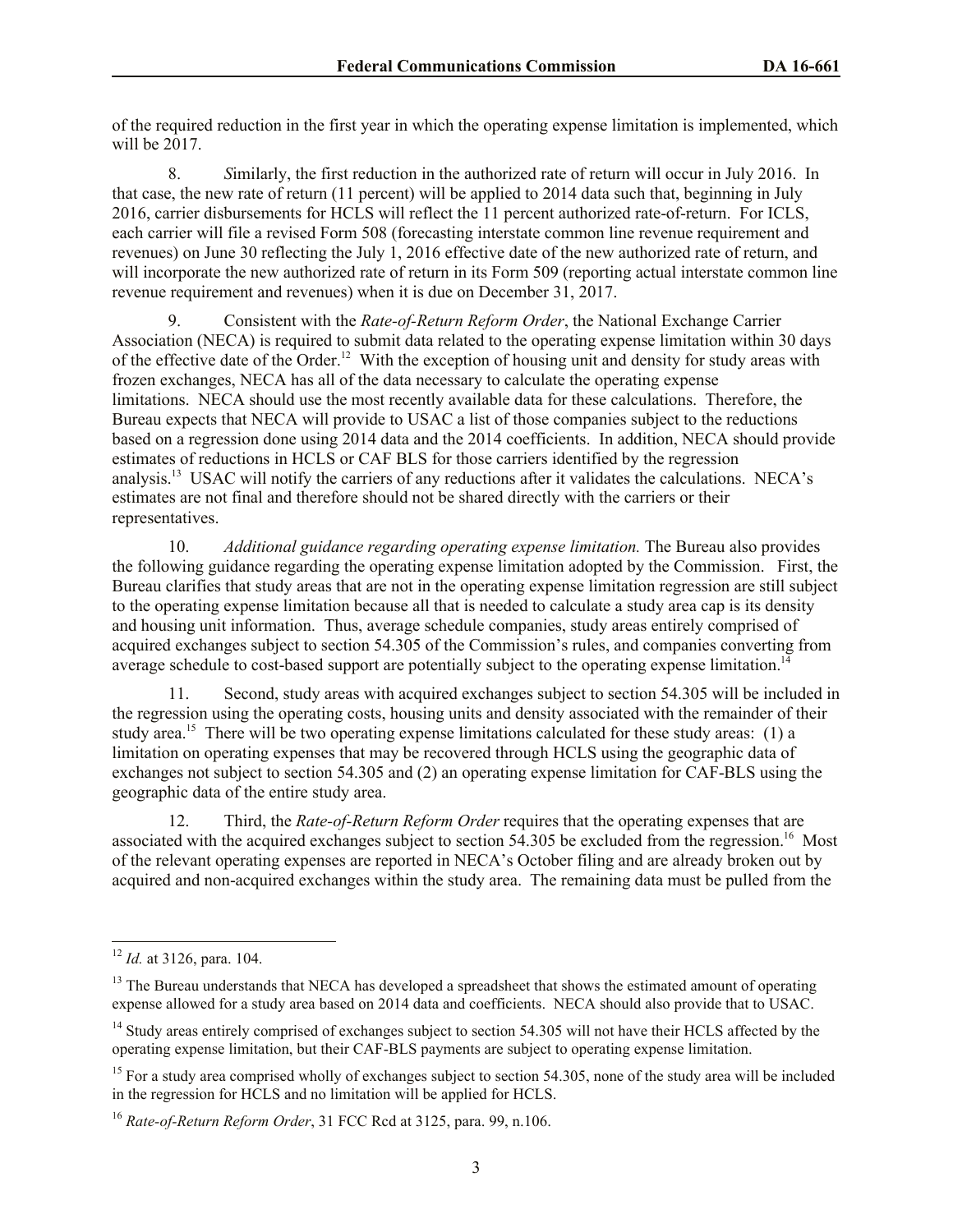annual cost studies, however, and are separately reported for acquired or non-acquired exchanges.<sup>17</sup> For those operating expenses, the portion that is associated with the acquired exchanges, and therefore should be excluded, should be calculated as follows: Multiply the cost study operating expenses by the ratio created by dividing the study area acquired exchange operating expenses (from NECA's annual HCLS filing) by the study area's total operating expenses (from NECA's annual HCLS filing).

13. Fourth, the Bureau clarifies that no further action is necessary to make the corporate operations expense limitation operational for consumer broadband-only loops. Pursuant to section 54.1308(a)(4), the corporate operations expense limitation is calculated on a per-loop basis for HCLS using unseparated common line expenses and voice loops.<sup>18</sup> The corporate operations expense limitation is extended to CAF-BLS through section 54.901(c), which limits the corporate operations expense allocated to the Common Line Revenue Requirement or the Consumer Broadband-only Loop Revenue Requirement to "[t]he portion of the monthly per-loop amount computed pursuant to [section 54.1308(a)(4)(ii)] that would be allocated to the Interstate Common Line Revenue Requirement or Consumer Broadband-only Loop Revenue Requirement."<sup>19</sup> Some parties have suggested that, in order to be applicable to the Consumer Broadband-only Loop Revenue Requirement, the calculation in section 54.1308(a)(4) must be modified to include broadband-only loop costs and loops.

14. Such modification is not necessary due to the manner in which the Consumer Broadbandonly Loop Revenue Requirement is calculated. Pursuant to section 69.416, the Consumer Broadbandonly Loop Revenue Requirement is calculated using common line expenses as a surrogate.<sup>20</sup> Because the Consumer Broadband-only Loop Revenue Requirement is calculated based on per-line common line expenses, it is appropriate to apply the per-line corporate operations expense limitation calculated even though it is calculated based on common line expenses and loops.

15. *Timing of the Capital Investment Allowance.* The capital investment allowance will affect HCLS disbursements beginning in 2019 and CAF BLS disbursements on January 1, 2017<sup>21</sup> Section 54.303(b) states that the capital investment allowance "shall apply only with respect to Loop Plant Investment incurred after the effective date of this rule."<sup>22</sup> Because HCLS disbursements are made each calendar year and are calculated based on data from two calendar years prior (for instance, 2017 calendar-year HCLS disbursements are based on 2015 calendar-year data), the capital investment allowance will apply to HCLS disbursements supporting investment made beginning in 2017, which will be in 2019. Initial CAF-BLS disbursements are made each tariff year and are calculated based on projected data for the tariff year in which they are disbursed.<sup>23</sup> Thus, the capital investment allowance will implemented contemporaneously with the implementation of CAF BLS, which the Bureau expects to occur beginning in January 2017.

16. *Additional Guidance Regarding the Capital Investment Allowance.* The capital investment allowance (also known as Allowed Loop Plant Investment (AALPI)) is subject to several

l

 $17$  The cost accounts that are not already routinely reported by acquired and non-acquired exchanges are: Account 6310: Information origination/termination expenses; Account 6510: Other property plant and equipment expenses; Account 6610: Customer operations expense: Marketing; and Account 6620: Customer operations expense: Services.

<sup>18</sup> 47 CFR § 54.1308.

<sup>19</sup> *Rate-of-Return Reform Order*, 31 FCC Rcd at 3248, Appx. B, § 54.901(c).

<sup>20</sup> *Id*. at 3255, Appx. B, § 69.416.

<sup>21</sup> *Id.* at 3127-31, paras. 105-15.

<sup>22</sup> *Id.* at 3237, Appx. B, § 54.303(b).

 $^{23}$  *Id.* at 3249-50, Appx. B,  $\frac{6}{5}$  54.903. CAF BLS disbursements are ultimately subject to true up based on actual costs and revenues. *Id.*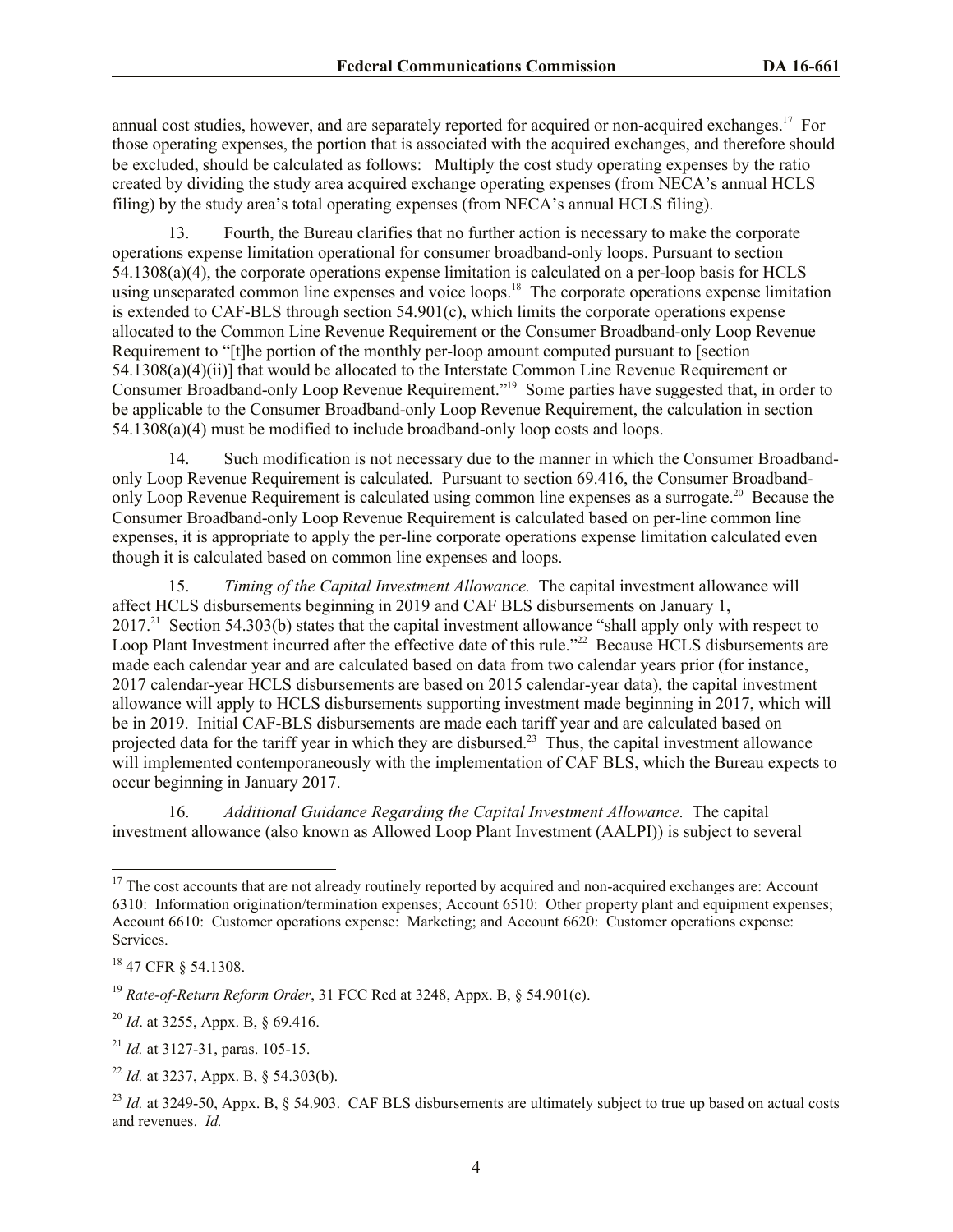adjustments.<sup>24</sup> The order in which these adjustments are applied will have an effect on the size of the adjustments. The Bureau clarifies that the broadband deployment adjustment must be applied prior to any adjustments related to special circumstances.<sup>25</sup> Because the broadband deployment adjustment is a percentage increase or reduction to the allowance, while the special circumstances adjustment is a flat addition to the allowance, applying the special circumstance first would result in a net adjustment that is either smaller or large than would be justified by the special circumstance and would be contrary to the Commission's intent in allowing the adjustment based on special circumstances. The Bureau further clarifies that the minimum AALPI is applied after all other adjustments.<sup>26</sup>

17. *Average schedule carrier participation in the NECA traffic-sensitive pool.* In the *Rateof-Return Reform Order*, the Commission concluded that carriers electing model-based support would no longer be subject to rate-of-return regulation for common line offerings and could not participate in NECA's common line pool.<sup>27</sup> The Bureau clarifies that section  $69.605(c)$  of the Commission's rules does not preclude an average schedule carrier electing model-based support from participating in the NECA traffic-sensitive pool and tariff.<sup>28</sup> Under the new regulatory paradigm for carriers electing model-based support, the only interstate services that remain subject to rate-of-return regulation are special access services.<sup>29</sup> Nothing in the *Rate-of-Return Order* altered the ability of a rate-of-return carrier electing model-based support to remain either cost-based or average schedule for special access services. The limitation referenced in section 69.605(c) applies only to services that remain subject to rate-of-return regulation. Because common line offerings will now fall outside of this limitation, we clarify that an average schedule carrier electing model-based support may continue to participate in the NECA trafficsensitive pool and tariff so long as it otherwise complies with the requirements of section 69.605(c).

18. *Determining the Consumer Broadband-Only Loop Investment and Expenses*. In the *Rateof-Return Reform Order*, the Commission established a mechanism for determining the amount of Consumer Broadband-Only Loop investment and expenses a carrier is required to remove from the Special Access category when it begins offering Consumer Broadband-Only Loops.<sup>30</sup> In sections  $69.311(b)(2)$  and  $69.416(b)(2)$  of the rules adopted in the Order, the rules refer to the number of "voice" and voice/data lines in the study area to produce an average" investment and expense per line to determine the Consumer Broadband-Only Loop investment and expenses that must be removed.<sup>31</sup> In making these calculations, we clarify that the average number of lines should be used, as that would yield the most accurate results. Thus, rate-of-return carriers should use the average number of lines when determining these amounts.

19. *Calculation of Budget Control.* The *Rate-of-Return Reform Order* established a budget control mechanism for rate-of-return carriers.<sup>32</sup> The Bureau clarifies that "total demand" equals

l

<sup>28</sup> *See* 47 CFR § 69.605(c) (providing that "any company that does not join in association tariffs for all access elements shall not be deemed to be an average schedule company.").

<sup>29</sup> Interstate switched access services are no longer subject to rate-of-return regulation, but carriers are permitted to remain in the NECA traffic-sensitive pool. *See Connect America Fund et al.*, WC Docket No. 10-90 et al., Report and Order and Further Notice of Proposed Rulemaking, 26 FCC Rcd 17712, 17934-35, para. 801 & n.1499 (2011) (*USF/ICC Transformation Order*), *aff'd sub nom., In re: FCC 11-161*, 753 F.3d 1015 (10th Cir. 2014).

<sup>30</sup> *See Rate-of-Return Reform Order*, 31 FCC Rcd at 3158-59, para. 191.

 $31$  47 CFR §§ 69.311(b)(2) and 69.416(b)(2).

<sup>24</sup> *Id.* at 3237-39, Appx. B, §54.303(b)-(m).

<sup>25</sup> *Id.* at 3238-39, Appx. B, §§ 54.303(e), (k).

<sup>26</sup> *Id.* at 3239, Appx. B., § 54.303(m).

<sup>27</sup> *Id.* at 3097, 3160, paras. 21, 195.

<sup>32</sup> *See Rate-of-Return Reform Order*, 31 FCC Rcd at 3142-45, paras. 146-55.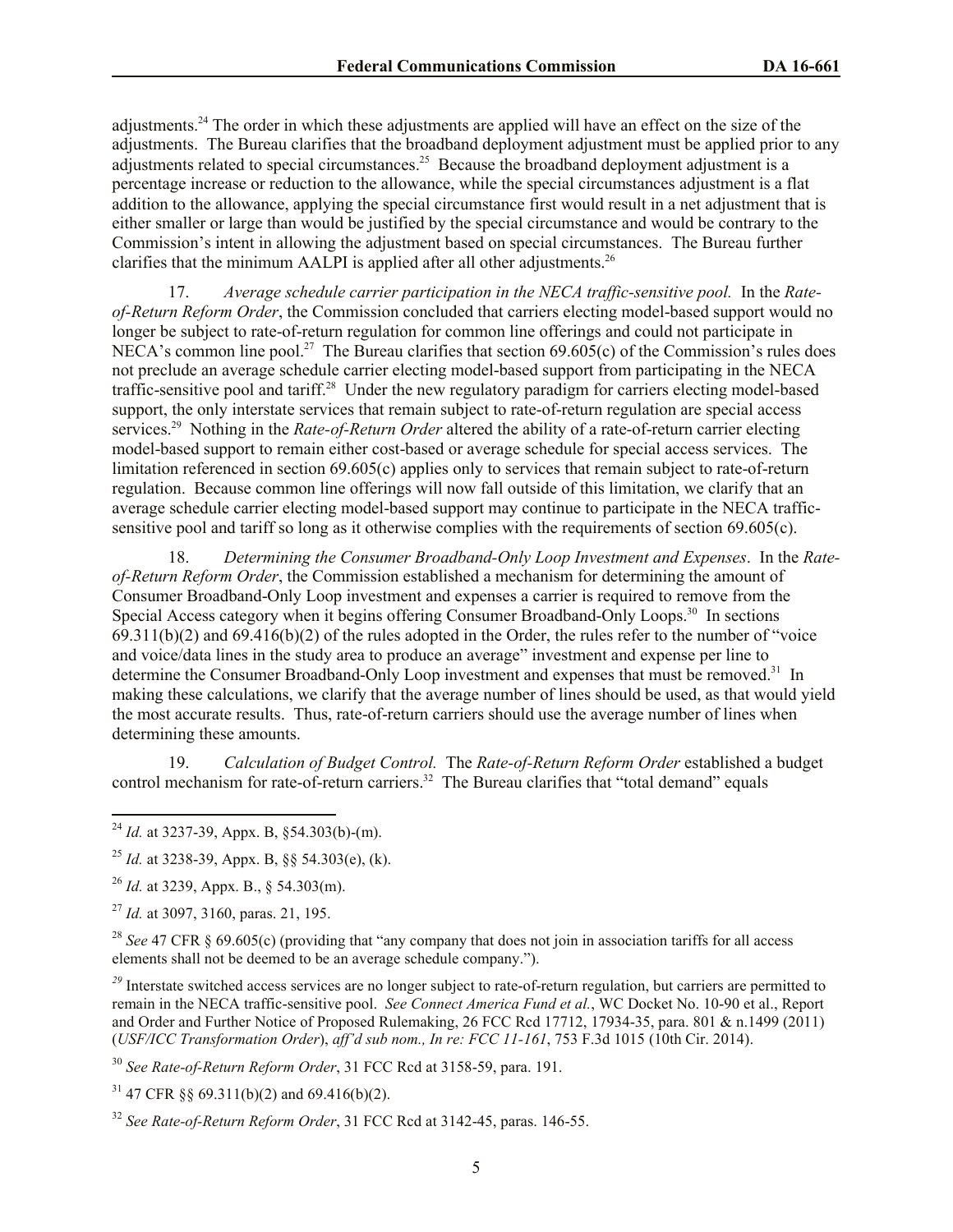forecasted disbursements for rate-of-return carriers, including High-Cost Loop Support (HCLS) (including safety net and safety valve support), CAF BLS or ICLS, CAF ICC support, and ACAM support (including additional support provided to facilitate the voluntary path to the model and transitional support payments), except that total demand shall not exceed \$2.0 billion plus any additional ACAM support or transitional support payments.

20. With that clarification made, the Bureau provides the following examples to illustrate the operation of the budget calculation. Note that in Example 1, Total Demand exceeds \$2.0 billion plus additional ACAM support provided to facilitate the voluntary path to the model and transitional support payments. As a result, Total Demand is constrained. In Example 2, Total Demand does not exceed that limitation, so no constraint is applied.

| <b>ILLUSTRATIVE EXAMPLES (dollars in millions)</b> |         |                 |  |
|----------------------------------------------------|---------|-----------------|--|
|                                                    |         | Example Example |  |
|                                                    | 1       | 2               |  |
| <b>Calculate Total Demand</b>                      |         |                 |  |
| HCLS !                                             | \$675   | \$625           |  |
| CAF BLS or ICLS                                    | \$750   | \$600           |  |
| <b>CAF ICC</b>                                     | \$370   | \$370           |  |
| ACAM support (not including additional and         |         |                 |  |
| transitional support)                              | \$400   | \$400           |  |
| ACAM support (additional and transitional          |         |                 |  |
| support only)                                      | \$140   | \$140           |  |
|                                                    |         |                 |  |
| Total Demand                                       | \$2,335 | \$2,135         |  |
|                                                    |         |                 |  |
| Except Total Demand cannot exceed \$2.0 billion    |         |                 |  |
| plus additional and transitional ACAM support      | \$2,140 | \$2,135         |  |
| <b>Subtract CAF ICC</b>                            |         |                 |  |
| <b>CAF ICC</b>                                     | \$370   | \$370           |  |
| SubTotal                                           | \$1,770 | \$1,765         |  |
| <b>Subtract Model-based and Transitional</b>       |         |                 |  |
| <b>Support</b>                                     |         |                 |  |
|                                                    |         |                 |  |
| Model-based and Transitional Support               | \$540   | \$540           |  |
| Budget for Legacy Rate-of-Return Support           |         |                 |  |
| Mechanisms                                         | \$1,230 | \$1,225         |  |

21. The Bureau further clarifies that, for the purpose of forecasting HCLS demand, USAC should assume for administrative convenience that the HCLS cap for the next calendar year will be adjusted based on a rural growth factor that is the same as the most recent one.<sup>33</sup> Pursuant to the *Rate-of-Return Reform Order*, USAC will, on May 1 of each year, set targeted HCLS and CAF-BLS amounts for upcoming July 1 to June 30 tariff year.<sup>34</sup> The HCLS cap, however, will be reset based on the rural growth

l <sup>33</sup> *See* 47 CFR § 1303.

<sup>34</sup> *Rate-of-Return Reform Order*, 31 FCC Rcd at 3248, 3251, Appx. B, §§ 54.901(f) and 54.1310(d).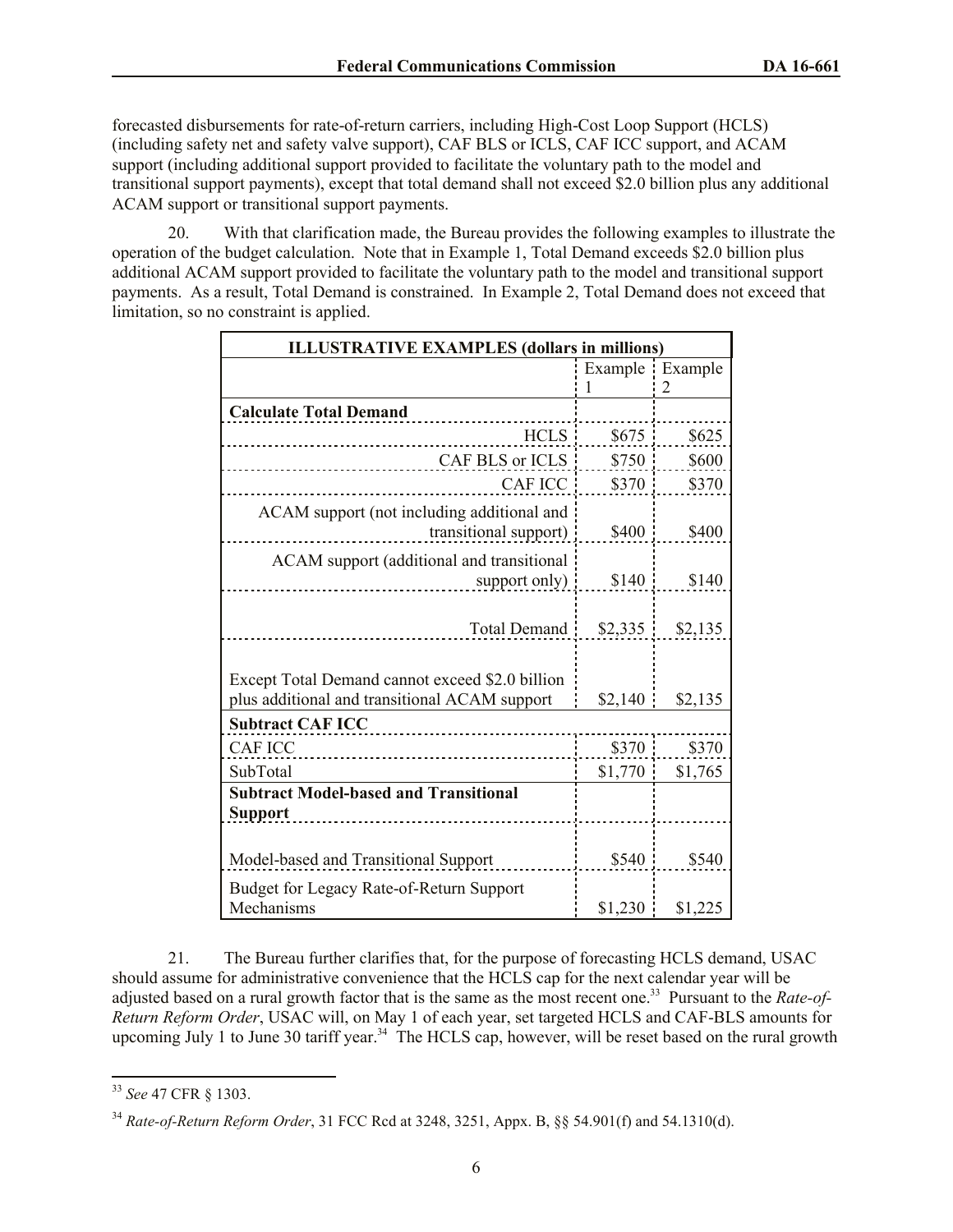factor on January 1. Adjusting the forecasted HCLS demand in the targeted HCLS and CAF BLS calculations to reflect the mid-period change in the HCLS cap ensures that the budget amount is appropriately balanced between the targeted HCLS and the targeted CAF BLS.<sup>35</sup>

22. For administrative ease, USAC will utilize a budget at \$1 billion for the second half of 2016 for implementation of the budget control mechanism. Thus, for the period from July 1, 2016 through December 31, 2016, USAC will calculate to what extent, if any, rate-of-return carriers' projected disbursements exceed \$1 billion. If projected disbursements exceed \$1 billion, USAC will implement reductions according the methodology adopted in the *Rate-of-Return Reform Order* so that total support for the six-month period does not exceed \$1 billion.

23. *Contributions Treatment of Non-Tariffed Services.* Several parties have informally inquired regarding the status of non-tariffed services for universal service fund contributions purposes, focusing on the discussion in the *Rate-of-Return Reform Order* regarding the detariffing of wholesale consumer broadband-only loop offerings.<sup>36</sup> As explained in the *Rate-of-Return Reform Order*, many rateof-return carriers have historically sold wholesale DSL service under tariff to affiliates that, in turn, offer retail broadband Internet access services to residential consumers.<sup>37</sup> In response to these inquiries, we describe below the contribution requirements associated with such a detariffed wholesale transmission service provided by rate-of-return carriers.<sup>38</sup>

24. A detariffed transmission service still is subject to contributions if it is being offered as a telecommunications service.<sup>39</sup> Under the statute, a "telecommunications service" is the "offering of telecommunications for a fee directly to the public, or to such classes of users as to be effectively available to the public, regardless of the facilities used.<sup>340</sup> The Instructions to the Telecommunications Reporting Worksheet (FCC Form 499) reinforce this, making clear that filers that voluntarily offer such a transmission service on a common carrier basis must report those revenues as assessable revenues on their FCC Form 499.<sup>41</sup>

25. On the other hand, if a rate-of-return carrier chooses to offer and provide transmission only to its affiliated Internet service provider on a private carriage basis as an input in the provision of a mass market retail broadband Internet access service, that service would not be a telecommunications service subject to a mandatory contribution obligation. While rate-of-return carriers have typically

l

 $40$  47 USC § 153(46).

<sup>&</sup>lt;sup>35</sup> The targeted HCLS and targeted CAF BLS amounts should be level across the period so that the CAF BLS does not fluctuate during the tariff year.

<sup>36</sup> *See Rate-of-Return Reform Order*, 31 FCC Rcd 3159, para. 193, n.428.

<sup>37</sup> *Id.* at 3118, para. 83.

<sup>&</sup>lt;sup>38</sup> The discussion of universal service contributions for certain wholesale broadband transmission services here does not encompass the retail broadband Internet access service addressed by the *Open Internet Order* forbearance framework. *Protecting and Promoting the Open Internet*, Report and Order on Remand, Declaratory Ruling, and Order, 30 FCC Rcd 5601, 5819, para. 460 (2015) (*Open Internet Order*), *aff'd sub nom USTA v. FCC*, No. 15-1063 (D.C. Cir. June 14, 2016).

<sup>39</sup> 47 CFR § 54.706. *See also, e.g.*, *Universal Service Contribution Methodology et al.*, Order, 27 FCC Rcd 13780, 13795-96, 13797, paras. 31-36, 39 n.109 (2012). In this regard, we interpret the reference in footnote 428 of the *Rate-of-Return Reform Order* to "detariffed" offerings not being subject to contributions obligations as a short-hand referring to offerings that not only are detariffed, but also offered on a private carriage basis. 31 FCC Rcd 3159, para. 193, n.428. In light of the citation to the *Open Internet Order*'s discussion of carriers voluntarily offering service as telecommunications service (whether or not tariffed), we view footnote 428 of the *Rate-of-Return Reform Order* as referring to scenarios where the relevant wholesale service is both detariffed and offered as a private carriage service.

<sup>&</sup>lt;sup>41</sup> 2016 Instructions to the Telecommunications Reporting Worksheet, Form 499-A at 26.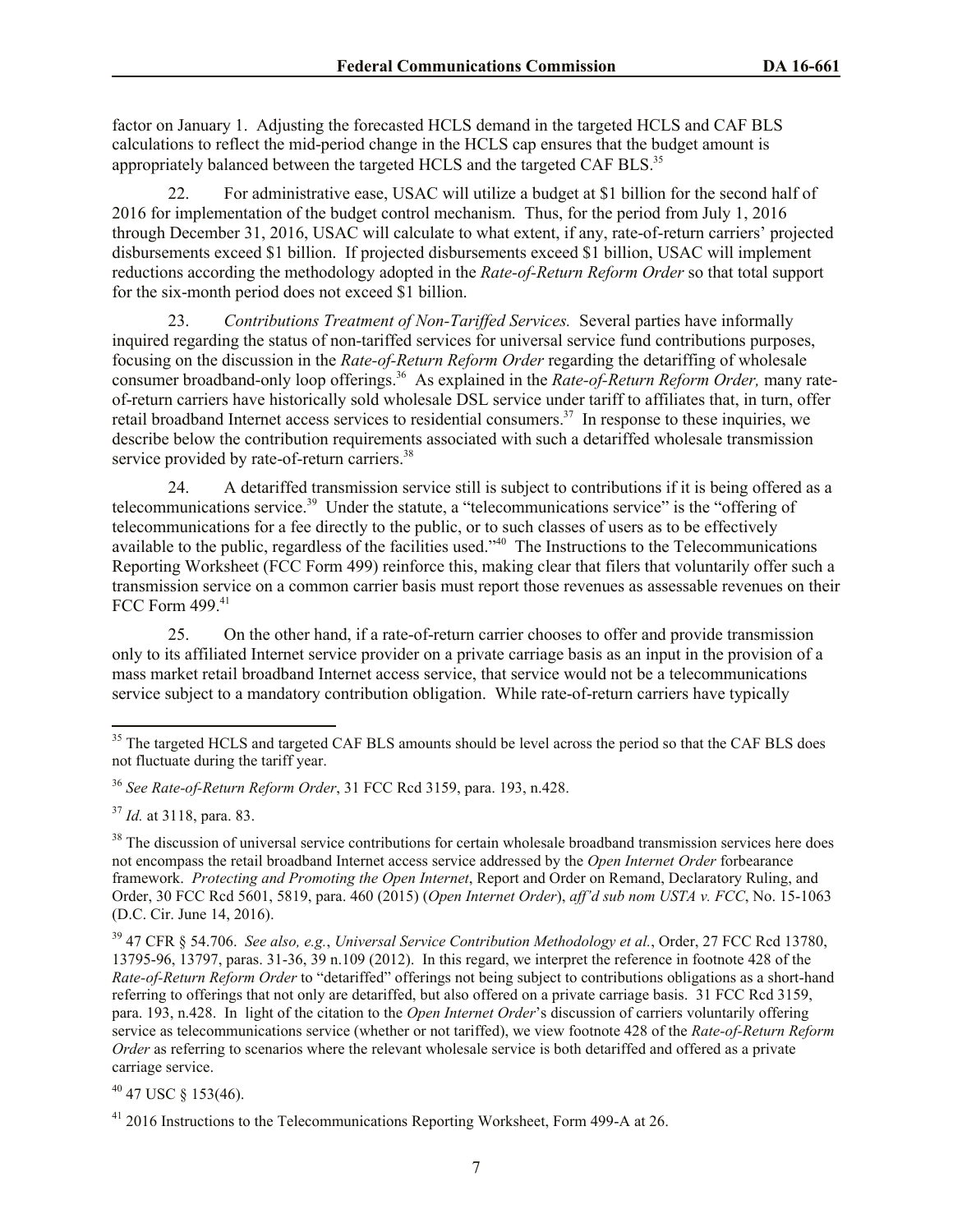offered Internet transmission services as telecommunications services subject to the full scope of Title II for various historical reasons, nothing in our rules requires them to do so today. They are free to detariff the service and provide it only to their own affiliate on a private carrier basis, comparable to the price cap carriers. Pursuant to the *Open Internet Order*, carriers that choose to change their offering of Internet transmission service as a telecommunications service are required to notify the Wireline Competition Bureau 60 days before making that change. $42$ 

#### **III. PROCEDURAL MATTERRS**

### **A. Paperwork Reduction Act**

26. This document does not contain any new or modified information collection requirements subject to the Paperwork Reduction Act of 1995  $(PRA)$ .<sup>43</sup> Therefore, the Order does not contain any new or modified information collection burdens for small businesses with fewer than 25 employees, pursuant to the Small Business Paperwork Relief Act of 2002.<sup>44</sup>

# **B. Final Regulatory Flexibility Act Certification**

27. The Regulatory Flexibility Act of 1980, as amended  $(RFA)$ ,<sup>45</sup> requires agencies to prepare a regulatory flexibility analysis for rulemaking proceedings, unless the agency certifies that "the rule will not have a significant economic impact on a substantial number of small entities."<sup>46</sup> The RFA generally defines "small entity" as having the same meaning as the terms "small business," "small organization," and "small governmental jurisdiction."<sup>47</sup> In addition, the term "small business" has the same meaning as the term "small business concern" under the Small Business Act.<sup>48</sup> A small business concern is one which: (1) is independently owned and operated; (2) is not dominant in its field of operation; and (3) satisfies any additional criteria established by the Small Business Administration  $(SBA).$ <sup>49</sup>

28. We hereby certify that the clarifications adopted in this Order will not have a significant economic impact on a substantial number of small entities. This Order clarifies rules adopted in the *Rateof-Return Reform Order* to assist in the implementation of that decision and reduce burden on impacted parties. These revisions do not create any burdens, benefits, or requirements that were not addressed by the Final Regulatory Flexibility Analysis attached to the *Rate-of-Return Reform Order*. 50 The Commission will send a copy of this Order, including a copy of this final certification, to the Chief

 $46$  5 U.S.C. § 605(b).

 $47$  5 U.S.C. § 601(b).

 $^{48}$  5 U.S.C. § 601(3) (incorporating by reference the definition of "small business concern" in Small Business Act, 15 U.S.C. § 632). Pursuant to 5 U.S.C. § 601(3), the statutory definition of a small business applies "unless an agency, after consultation with the Office of Advocacy of the Small Business Administration and after opportunity for public comment, establishes one or more definitions of such term which are appropriate to the activities of the agency and publishes such definition(s) in the Federal Register." 5 U.S.C. § 601(3).

<sup>49</sup> Small Business Act, 15 U.S.C. § 632.

 42 *Open Internet Order*, 30 FCC Rcd at 5819, para. 460 n.1378.

<sup>43</sup> Pub. Law No. 104-13; 44 U.S.C. Part 35.

<sup>44</sup> Pub. Law No. 107-198; *see* 44 U.S.C. § 3606(c)(4).

<sup>45</sup> The RFA, *see* 5 U.S.C. § 601 *et seq*., has been amended by the Contract with America Advancement Act of 1996, Pub. L. No. 104-121, 110 Stat. 847 (1996) (CWAAA). Title II of the CWAAA is the Small Business Regulatory Enforcement Fairness Act of 1996 (SBREFA).

<sup>50</sup> *See Rate-of-Return Reform Order*, 31 FCC Rcd at 3286, Appx. D.